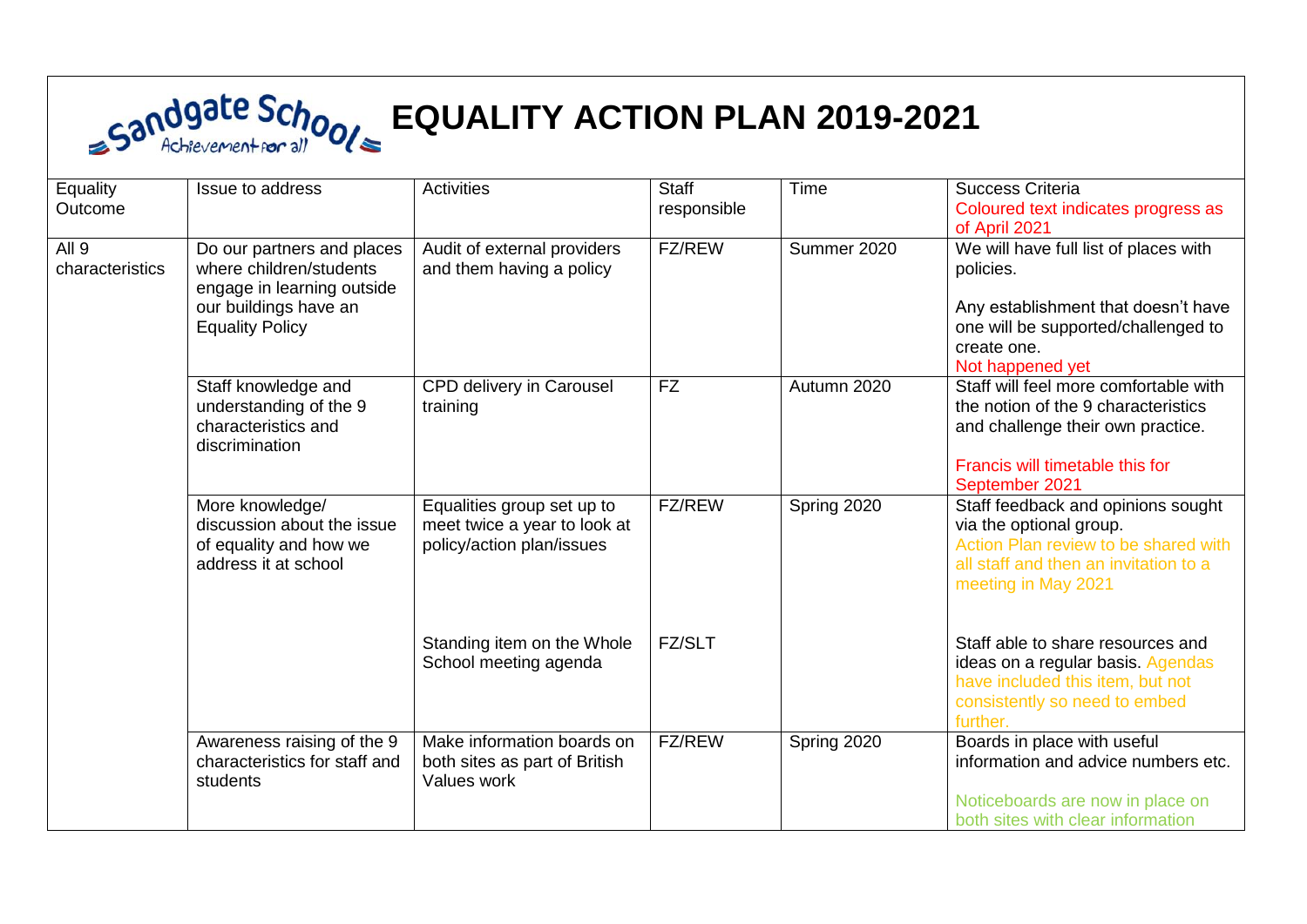|                               |                                                                                                                                                                   |                                                                                                                                                       |                                           |                                                                                                                                                             | Advice numbers to be added before<br>Summer 2021                                                                                                                                                                                                                                                                      |
|-------------------------------|-------------------------------------------------------------------------------------------------------------------------------------------------------------------|-------------------------------------------------------------------------------------------------------------------------------------------------------|-------------------------------------------|-------------------------------------------------------------------------------------------------------------------------------------------------------------|-----------------------------------------------------------------------------------------------------------------------------------------------------------------------------------------------------------------------------------------------------------------------------------------------------------------------|
| <b>Ethnic Equality</b>        | Continue to develop<br>students' understanding of<br>the racial diversity of the<br>UK.                                                                           | Ensure opportunities are<br>present within termly class<br>work.                                                                                      | Class teachers                            | Ongoing                                                                                                                                                     | Teachers plans/evidence/displays<br>show opportunities are taken to<br>promote this understanding<br>Links and ideas/resources have<br>been shared by Francis with<br>teachers. Discussed in the Cultural<br><b>Capital LIP meetings</b>                                                                              |
|                               |                                                                                                                                                                   | Assembly rota based around<br><b>Fundamental British Values</b><br>and RRSA.<br><b>Cultural Capital</b><br>understanding development<br>in the school | KB/FZ                                     | Spring/Summer<br>2020                                                                                                                                       | Staff are more aware of Cultural<br>Capital and are promoting its values<br>and tracking its delivery<br>Fully in place on QKS site, but needs<br>embedding with younger groups                                                                                                                                       |
|                               | Share how/when /why we<br>report issues of racism                                                                                                                 | CPD/update in whole school<br>mtg                                                                                                                     | <b>REW</b>                                | Spring 2020                                                                                                                                                 | No issues have been reported on<br>SOLAR. Any incidents or beliefs<br>shared which need addressing are<br>tackled there and then.                                                                                                                                                                                     |
| <b>Disability</b><br>Equality | Review of external<br>accreditation opportunities<br>at 14-19 to ensure equality<br>across the ability range                                                      | KS4 and KS5 classes not<br>taking entry level/level1<br>qualifications to ensure<br>opportunities for further<br>accreditation are under<br>review    | AS as LAKES<br>lead and class<br>teachers | <b>Summer Term</b><br>2020<br>Review.<br>Ongoing work to<br>take into account<br>new developments<br>from providers like<br>AQA/C and G and<br><b>ASDAN</b> | All students 14-19 have an<br>increased opportunity to have their<br>work externally accredited.<br>LIP group now in place to tackle this<br>issue which includes staff and<br>governors.                                                                                                                             |
|                               | Ensure pupils with<br>profound and multiple<br>needs, and others who<br>continue to make very slow<br>progress receive<br>differentiated input within<br>lessons. | Staff research and<br>understand the Engagement<br>Profile, its uses and tracking.                                                                    | LB/Karen B/<br>OG and SEAS<br>staff       | Training and<br>research from<br>2019-2012                                                                                                                  | All staff will understand the<br><b>Engagement Profile.</b><br>Staff in SEAS classes will be suitably<br>confident in using and tracking their<br>students in this way.<br>MEADOWS pathway research has<br>begun, sharing resources etc. Covid<br>has impacted the delivery of<br>appropriate sessions across bubbles |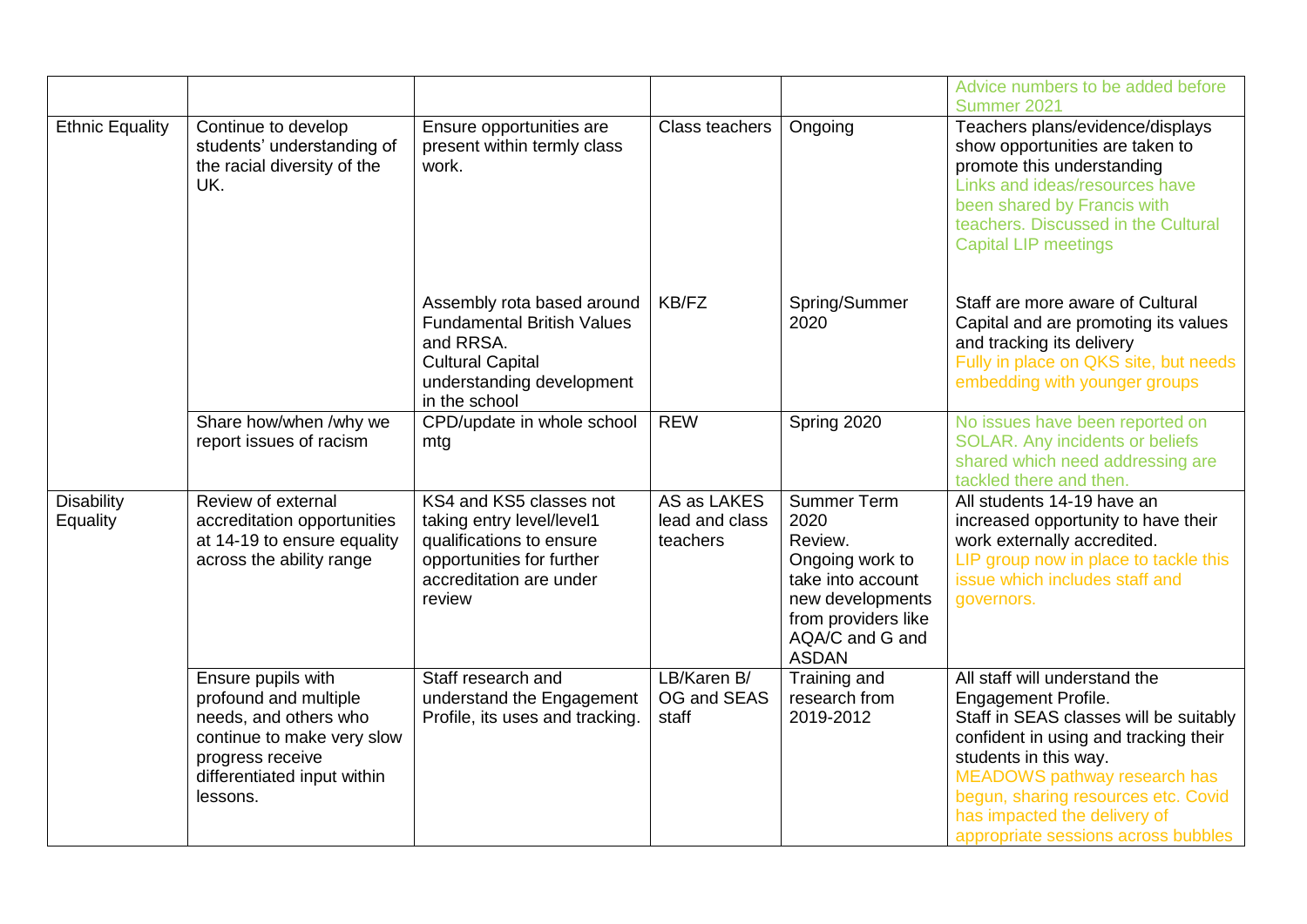|                        |                                                                                                                                                                                                         | Lesson observations will<br>focus on this development<br>from Autumn 2021 onwards.                               |                         | Use of the profile<br>September 2020<br>onwards. | massively and so has Shielding.<br>Lesson obs have not taken place.<br>Profile roll out is now not statutory<br>until Sept 2021.<br>Some Profiles have been<br>undertaken in classes and begun to<br>be recorded on SOLAR.                                                                                                         |
|------------------------|---------------------------------------------------------------------------------------------------------------------------------------------------------------------------------------------------------|------------------------------------------------------------------------------------------------------------------|-------------------------|--------------------------------------------------|------------------------------------------------------------------------------------------------------------------------------------------------------------------------------------------------------------------------------------------------------------------------------------------------------------------------------------|
|                        | Developing consistent use<br>of strategies which support<br>the communication of<br>students with autism.<br>Embed the use of visuals<br>to support freedom of<br>expression and lack of<br>inequality. | TLR's to embed practice and<br>share knowledge and<br>support.                                                   | JM/ AR/ CP all<br>staff | Autumn 2019<br>onwards                           | Visuals used consistently well.<br>Frustrations and poor behaviour<br>decrease as students are more able<br>to regulate and communicate.<br>Use of visuals across school has<br>been highly invested in and is<br>becoming second nature. Helped<br>children and young people during<br>lockdowns and to understand covid<br>more. |
|                        |                                                                                                                                                                                                         | Look at NAS accreditation                                                                                        | SIP group               | Summer 2020                                      | Understanding of the steps needed<br>to gain the accreditation. LIP group<br>in place with action plan underway                                                                                                                                                                                                                    |
| <b>Gender Equality</b> | Potential social isolation of<br>some girls.                                                                                                                                                            | Facilitate cross-gender<br>friendships so that girls who<br>are a minority in a class do<br>not become isolated. | Class teachers          | Ongoing work                                     | Social and emotional well-being of<br>girls in classes where they are a<br>minority is evident<br>Good staff to student relationships<br>keeps a good picture on this.<br><b>Isolation due to Lockdowns was</b><br>combatted by the use of TEAMS and<br>regular home to school contact.                                            |
| Sexuality<br>Equality  | Pupils developing<br>confidence in relation to<br>their sexuality.                                                                                                                                      | Sex and Relationships<br>education to devote<br>adequate time to<br>consideration of same sex                    | Class teachers          | Ongoing work                                     | Pupils can see that same sex<br>relationships are a choice.                                                                                                                                                                                                                                                                        |